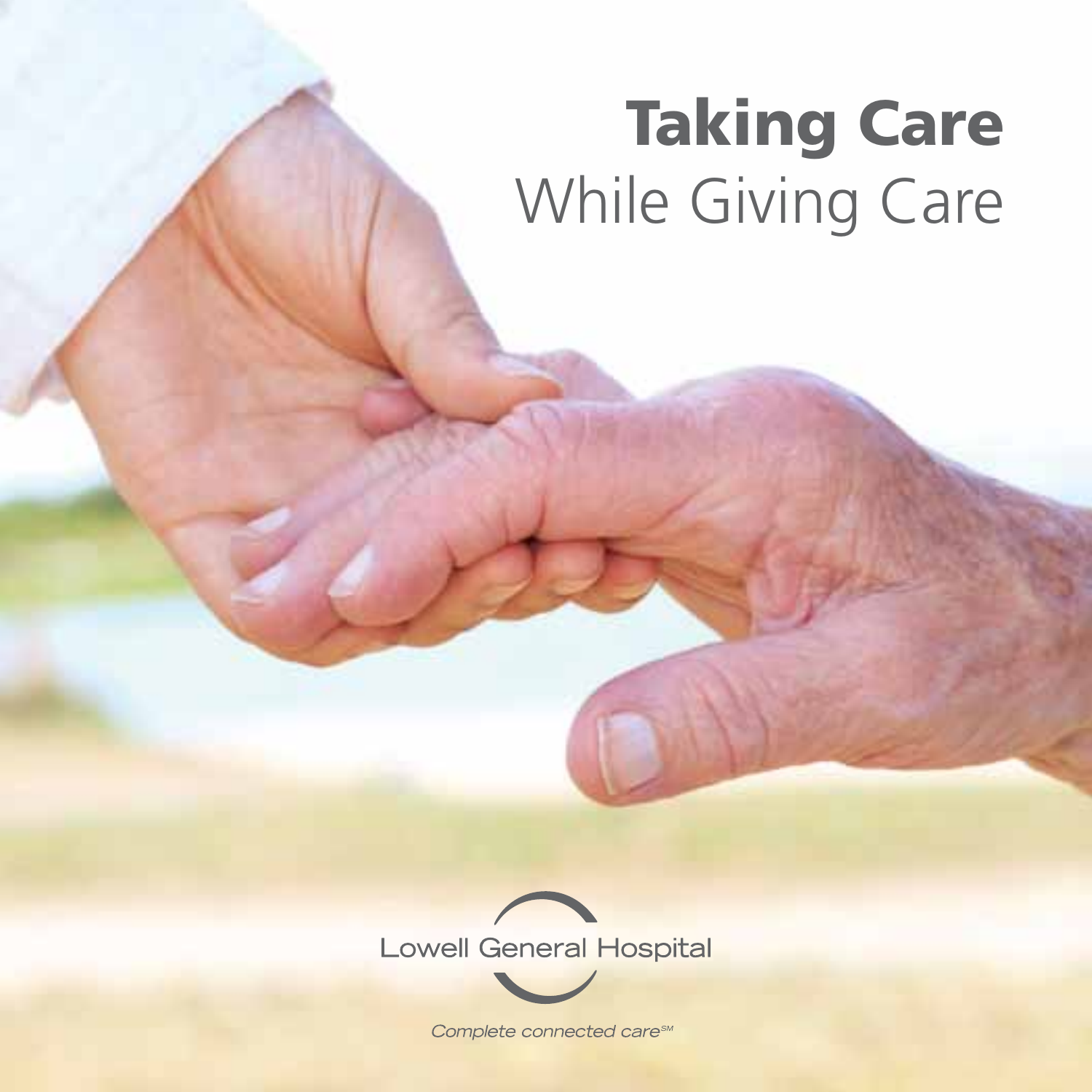## The Role of Caregiver

More and more people are providing care to a parent, spouse, relative or friend. Caregivers are becoming more the norm in our society affecting people of all incomes, lifestyles and race.

Caregivers can be anyone involved in providing assistance to a person with an illness. The roles can be various and the tasks can be extensive with responsibilities ranging from telephone calls, to visits, to around the clock supervision and care. Being a caregiver can be like having a full time job. Coordinating care, managing medical issues, assisting with decision making, while also tending to housing, financial, legal and emotional issues can be overwhelming.

We acknowledge that taking on the role as a caregiver can be an extremely hard job during a very emotional time. One may feel that you are "on duty" 24/7 and feel like you don't have the training or skills to handle what may seem like unending, daunting tasks.

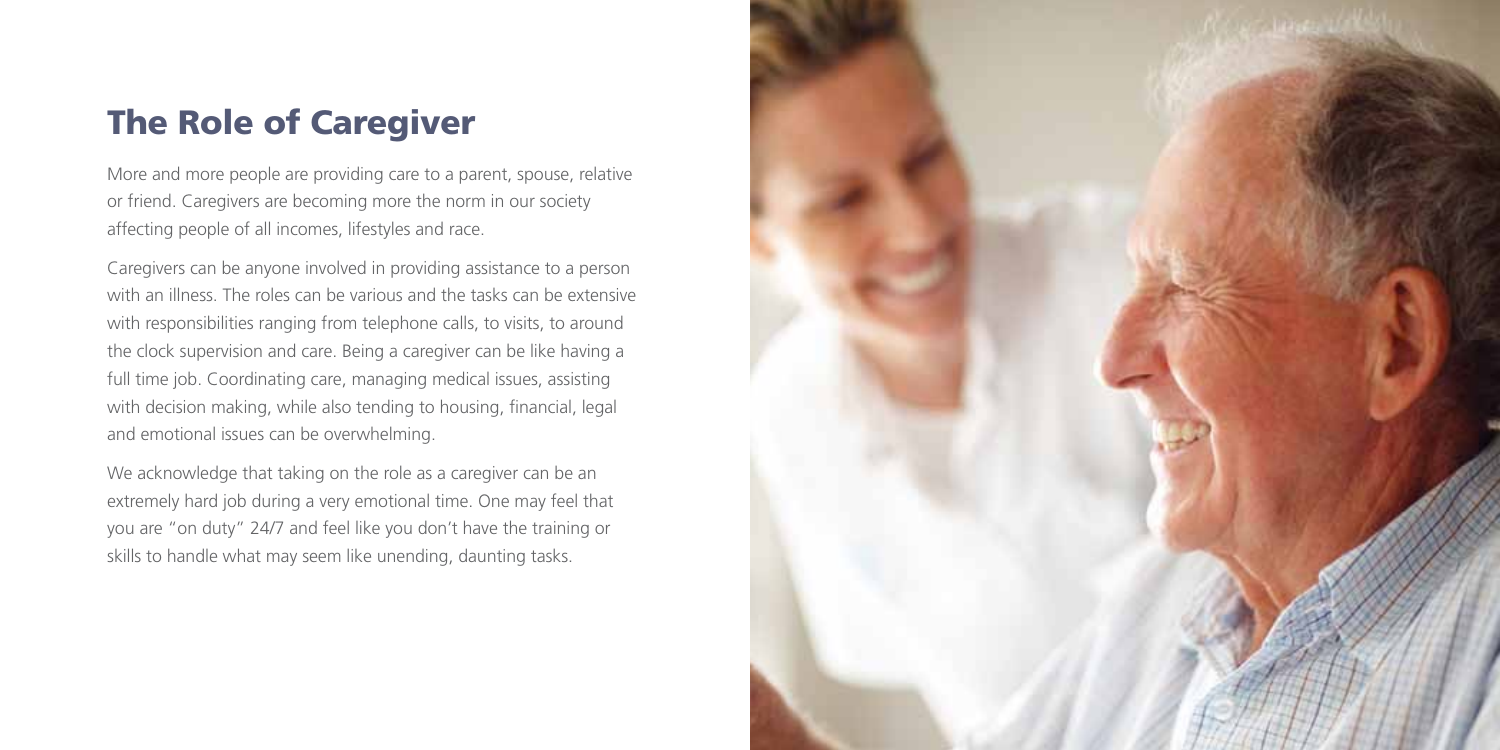# Impact of Caregiving

The range of emotions that one can experience is vast for a caretaker. Some common emotional experiences are: anger, anxiety, depression, fatigue, fear, gratitude, guilt, satisfaction and stress.

These emotions may be at any time during or after the caregiving experience and everyone handles emotions and stress differently. Being able to openly communicate your concerns is key in assisting you in this process.

When one or any of these emotions become too much to bear it may be time to consider additional help. A balanced life where you have time for yourself is crucial. Seeking professional assistance is not unreasonable, but necessary, if caregiving is becoming too demanding.

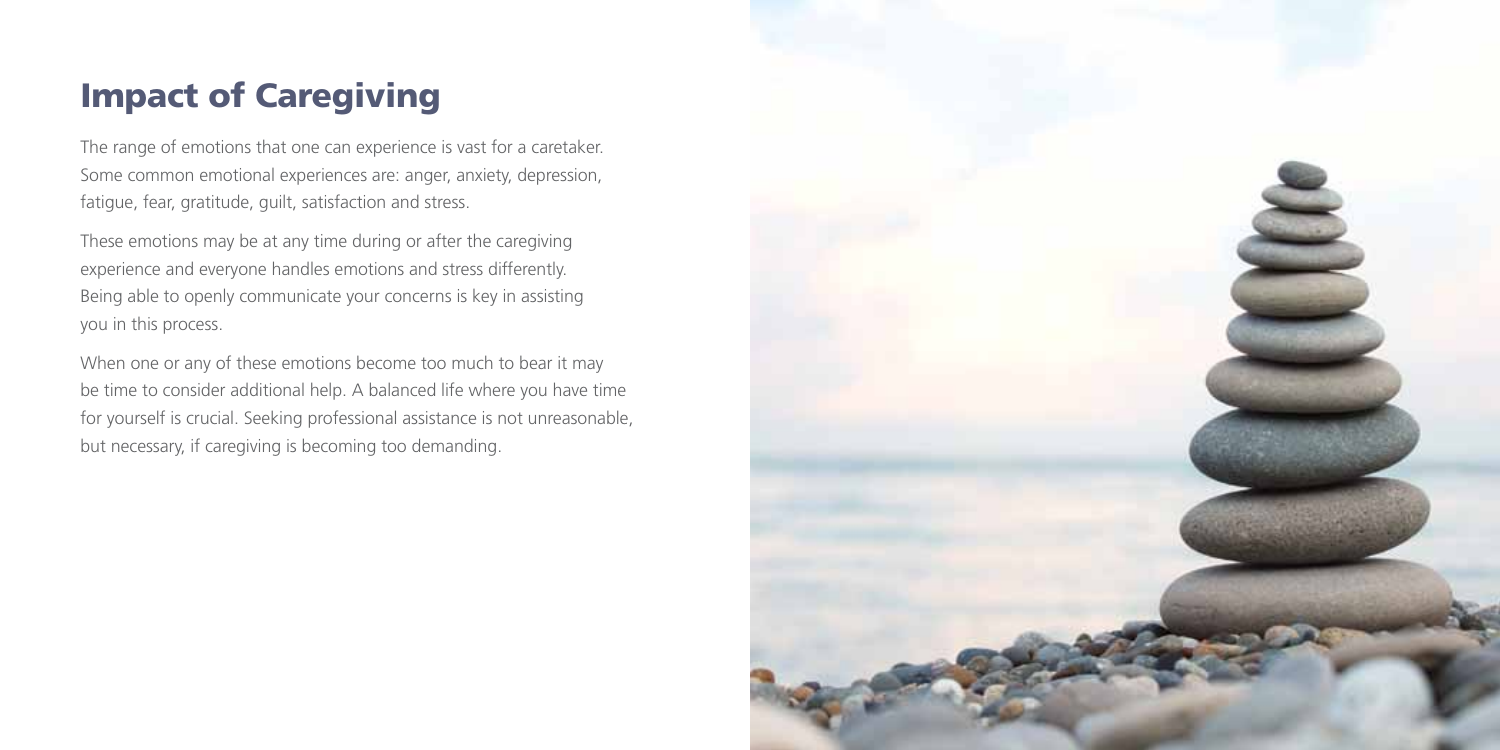### Caregivers' Needs

Giving oneself permission to have time to regroup is important. Whether you are one to find stability from alone time, exercise, joining a group, talking with others, or finding strength from a spiritual venue it is vital to renew your energy.

Caregivers often neglect their own needs so be realistic and acknowledge what you can and cannot do. Caretakers who get the help, information and support they need are better prepared to take care of their loved ones.

Know that many people want to help but aren't sure how to proceed. Specify the type of help you need and delegate tasks. Find, establish and utilize your support systems. Don't feel like you have to do it all alone and know your limits.

Being a caretaker can also be a rewarding time and have positive benefits. Care for another may give you more time to be with a loved one, improve your relationship and appreciate the small things you always valued. However big or small of a role you play – the impact will be limitless.